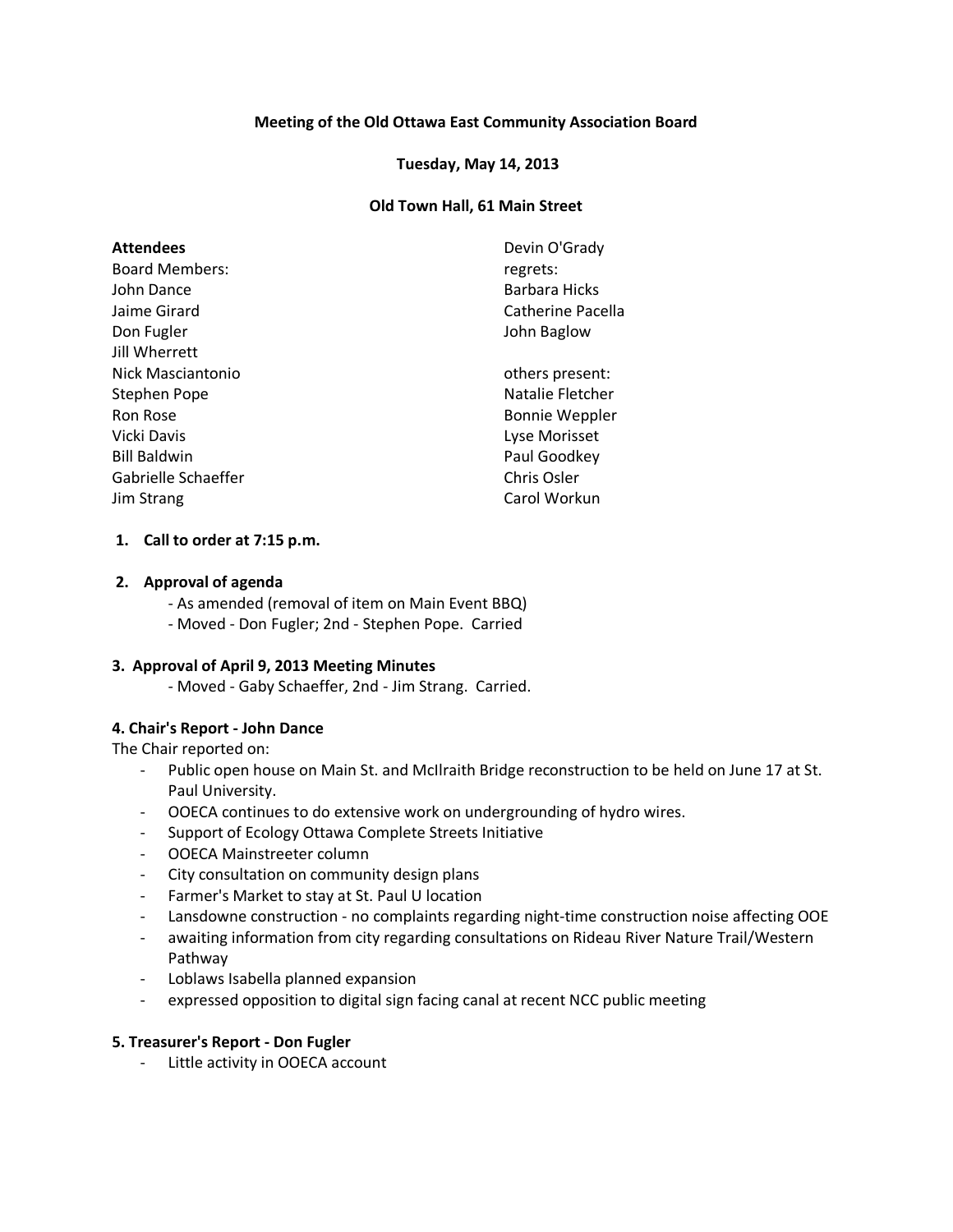### **6. Incorporation Update - Jaime Girard**

Almost ready to submit paperwork for incorporation of OOECA **Motion: That the OOECA Board approve the expenditure of \$155 to apply for incorporation of the Association. Moved - Stephen Pope, 2nd - Bill Baldwin. Carried**

### **7. Cash-in-Lieu of Parkland - John Dance**

- John outlined items on OOECA's notional list, and asked for input on priorities and gaps.
- Chris Osler from the Sandy Hill Community Health Centre spoke to a shortfall of \$18K in funding for the Springhurst Park project. Discussion followed on whether this should be identified as a priority for CILP funds. Support was expressed for the project to move ahead quickly and not be scaled back, but concerns and opposition were raised regarding the city's request for SHCHC to cover all of the additional costs of this cost-shared project

**Motion: That the OOECA request that \$18,000 in CILP funds be allocated to the Springhurst Park project and that OOECA and CAG write a joint letter to the city to make this request and to express concerns with the requirement that the SHCHC cover all of the additional costs. Moved - Don Fugler, 2nd - Stephen Pope. Carried**

### **8. Main Farmer's Market Bulletin Board - John Dance**

It was agreed that the Board would not have a bulletin board at the Farmer's Market this year; however, it was suggested that (when completed) a pamphlet about the OOECA could be provided at the information table, and that the bulletin board could be used for special events.

#### **9. Councillor's Report - David Chernushenko**

The Councillor reported that he has had further discussions with city staff regarding the land behind Old Town Hall, and meetings with the mayor's staff regarding undergrounding of the Main St. hydro wires.

#### **10. Committee Reports**

#### **10.1 Planning - Stephen Pope**

- nothing to report

#### **10.2 SLOE - Vicki Davis**

- Rideau River Nature Trail/Brantwood Park and Springhurst Park spring clean-ups took place on May 11.

- Children's Garden and Lees Community Garden have new boxes for raised beds
- Working with city to identify "sitting" rocks for Brantwood Park.

### **10. 3 Transportation - Ron Rose**

- nothing to report

# **10.4 CCC - Gaby Shaeffer**

- No recent meetings.

- John agreed to look into possibility of using Old Town Hall for a future CCC meeting.

#### **10.5 FCA - Jim Strang**

- Jim reported on the April 24 FCA meeting. Issues discussed included:

- FCA input into Official Plan review;